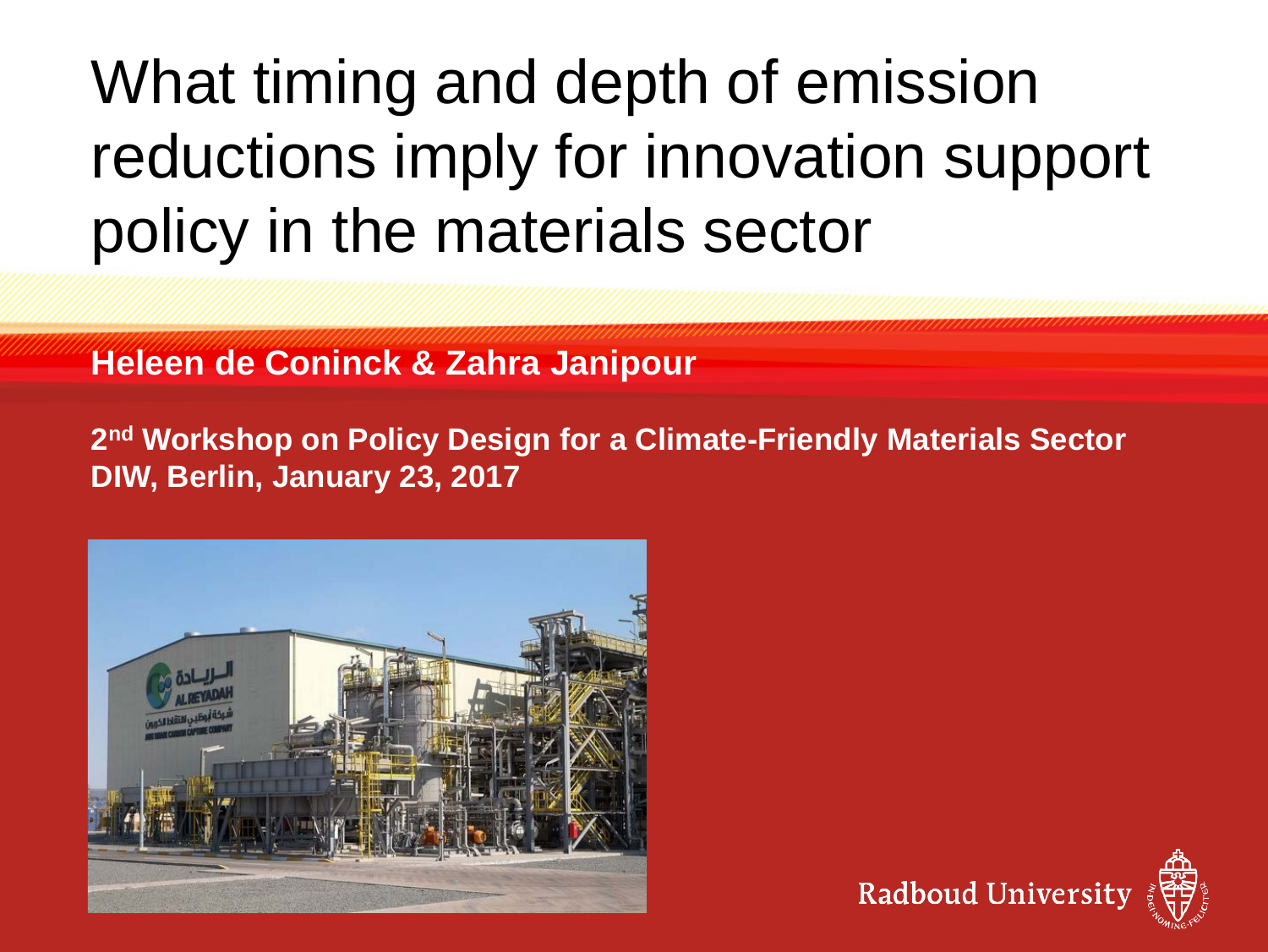#### **Outline**

- Technologies: lower-carbon or low-carbon?
- State of the low-carbon technological innovation systems for materials industry
- Work plan & questions to you

Overall question: how should the public sector organise innovation support for deep emission reductions in the materials sector?

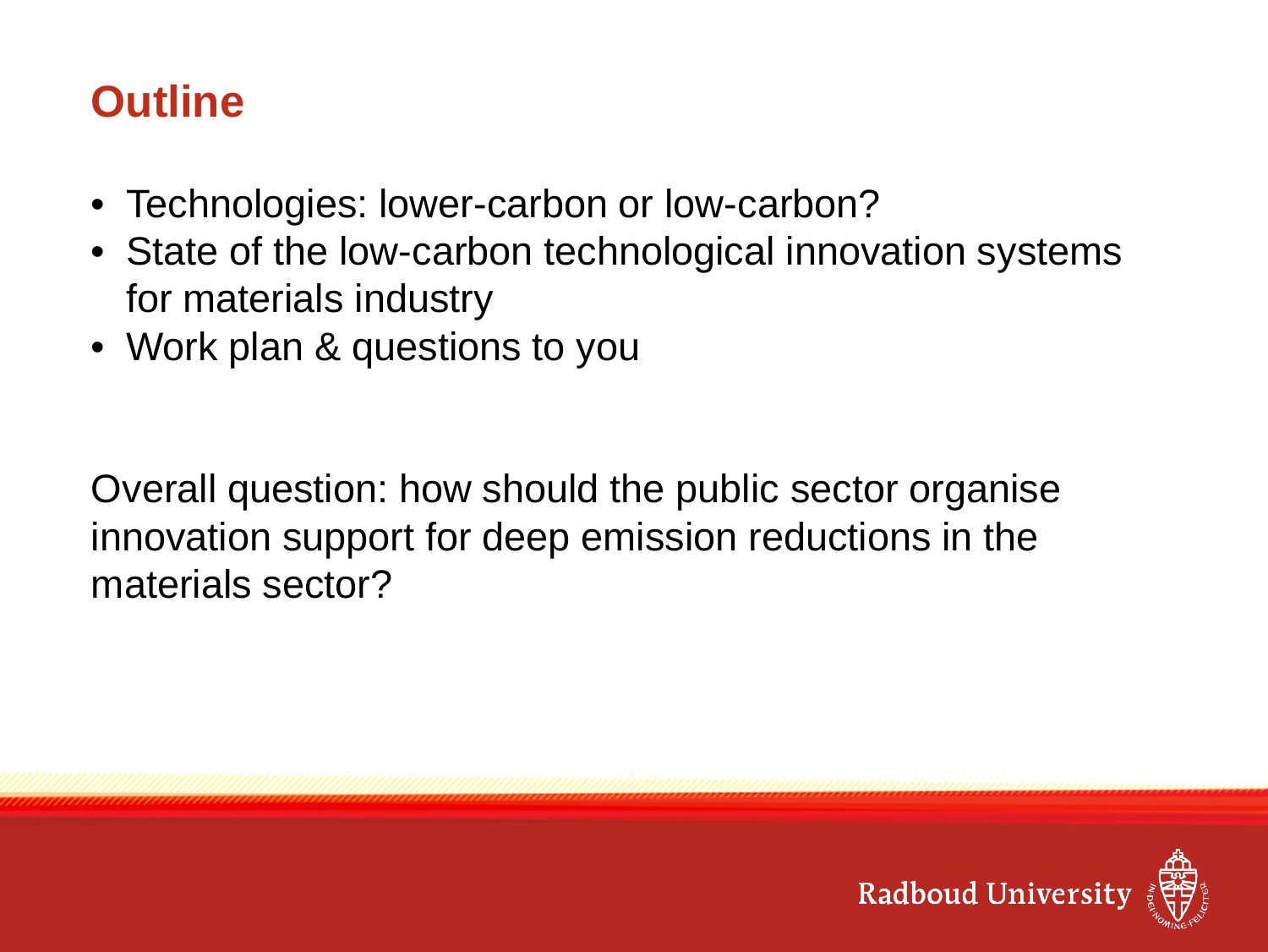#### **What they say**



Global cumulative mitigation in 2DS 2013-2050: energy efficiency, fuel switching (biomass, electricity), CCS (in cement)

Timing over the course of the decades?



IEA, 2016: Fig 1.3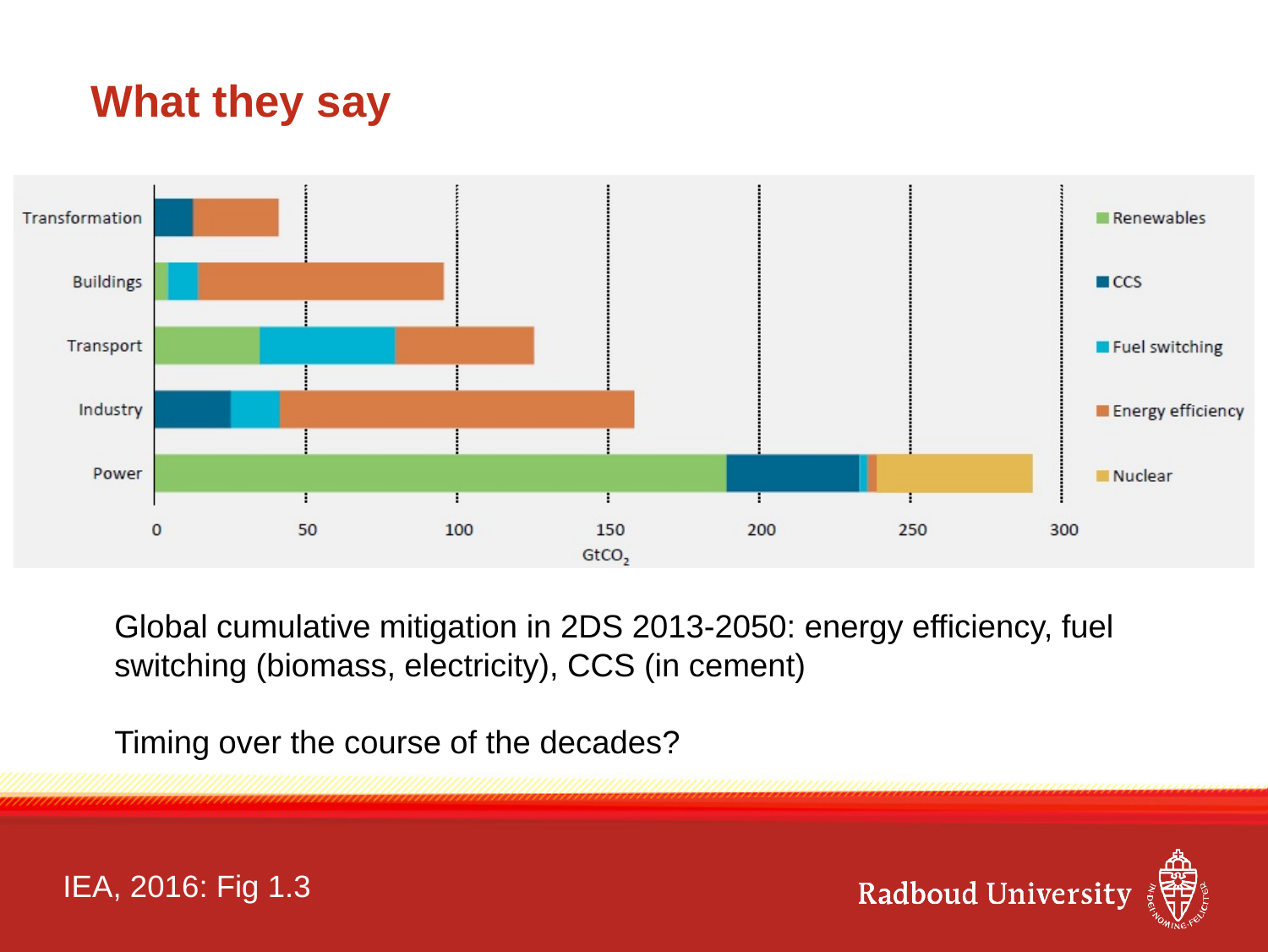## **Could lock-in appear in the materials industry?**

Discrepancies between incremental and radical change

• Relevant for materials industry production but **also downstream** and material efficiency (depending on market conditions!)



- Processes may change radically, making incremental investments obsolete – **sunk costs**
- Also **inter-industry dependence** in the context of industry clusters (e.g. heat recovery and use vs. CCS)

Which (incremental) technologies will we in 2045 see as "**historical accidents**"?

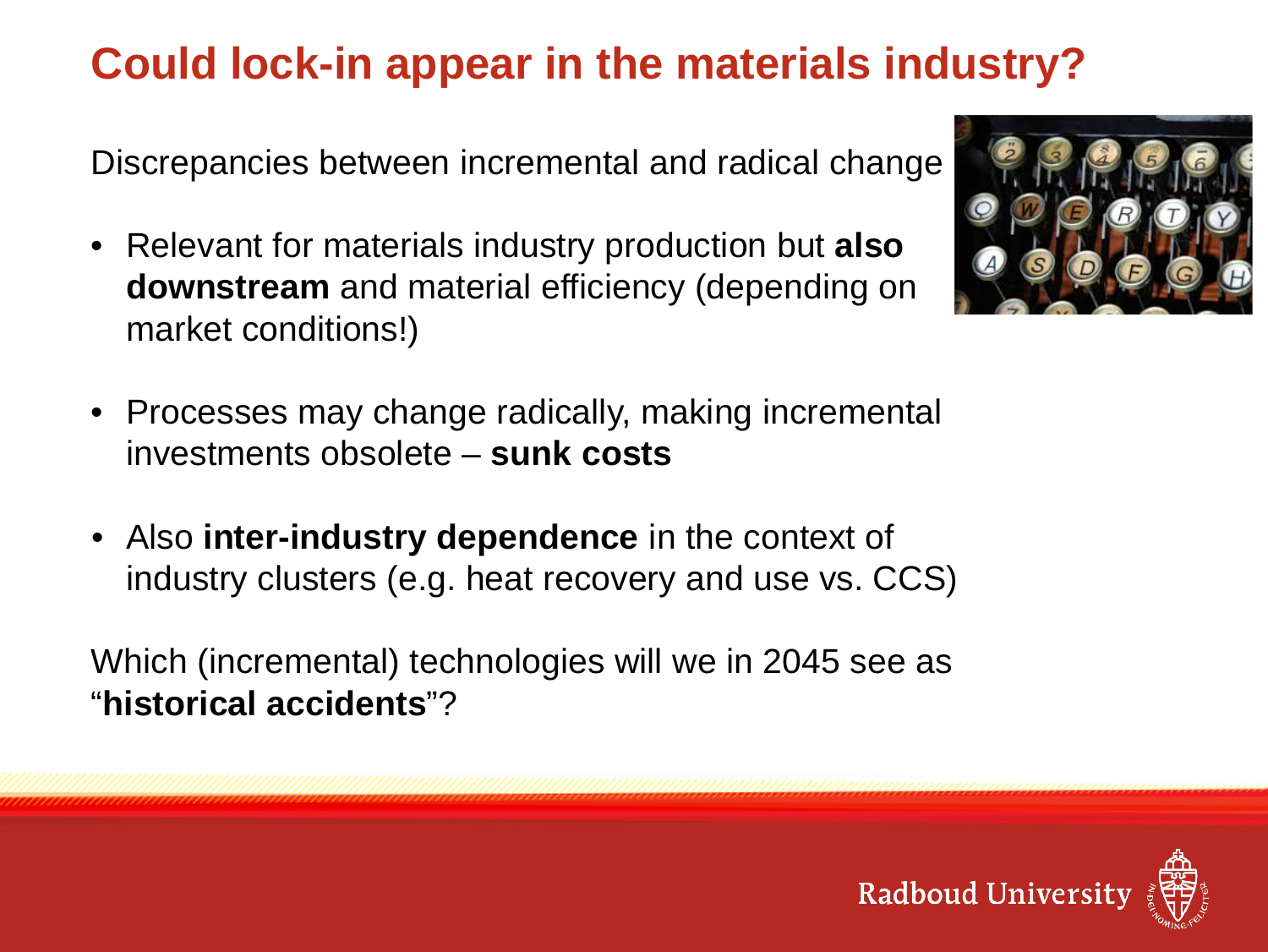#### **Technological innovation system**



Fig. 1. The scheme of analysis (adapted from Oltander and Perez Vico, 2005).



Bergek et al. 2008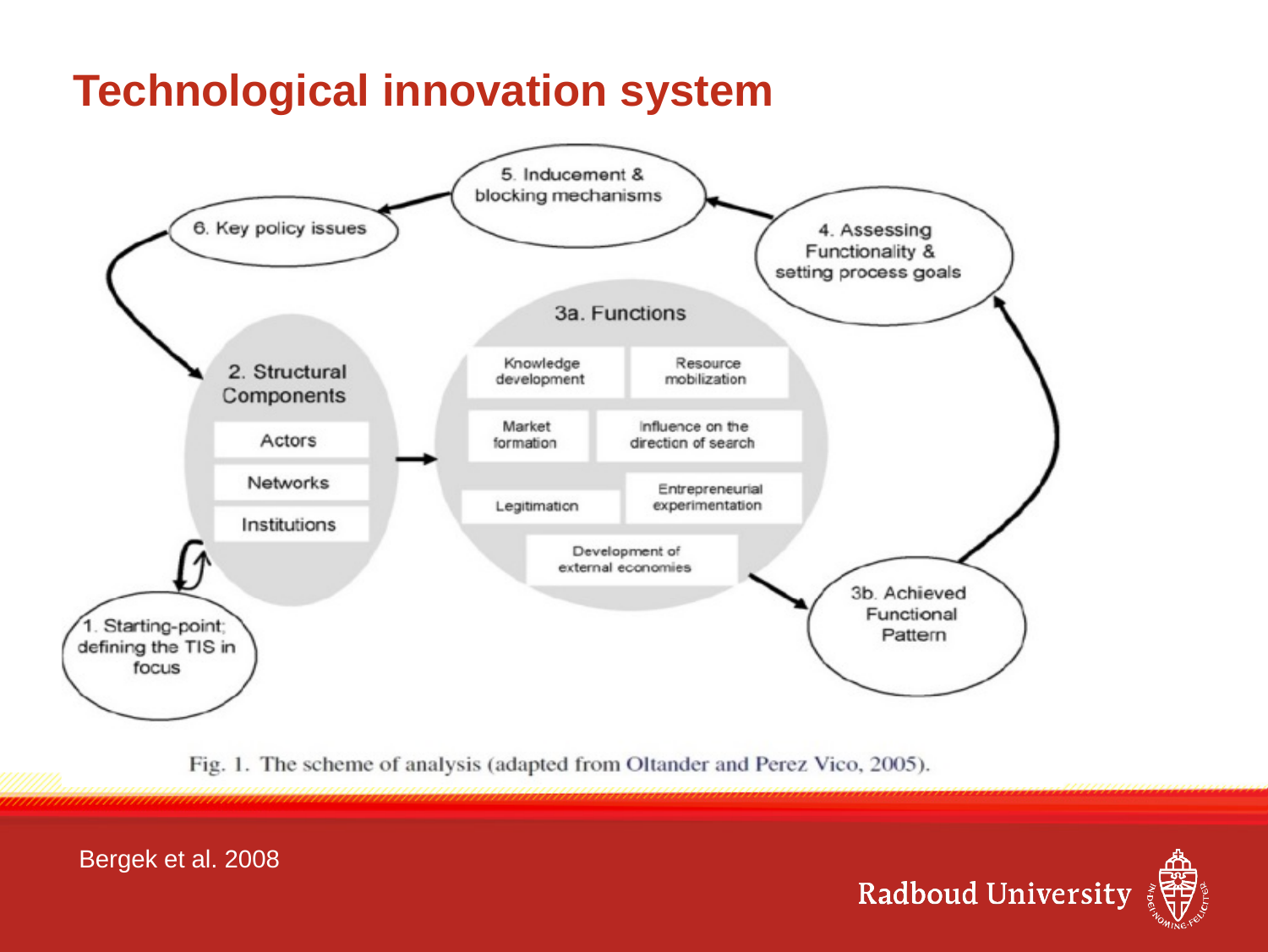#### **Weak functions in the TIS around deep emission reductions in industry (NB: Blatant generalisations!)**

**Knowledge development**: independent information on technology and costs?

**Resource mobilisation**: for bridging the valley of death? Capital availability?

**Market formation**: what creates the demand for low-carbon materials, or for the technologies enabling them?

**Entrepreneurial experimentation**: what does that mean in a highly competitive, international trade-sensitive, deeply incumbent-dominated sector?

**Legitimation**: limited public involvement and legitimation (CCS: public resistance)

**Influence on the direction of search**: Who determines what investment is made?

**External economies**: Few other sectors benefit

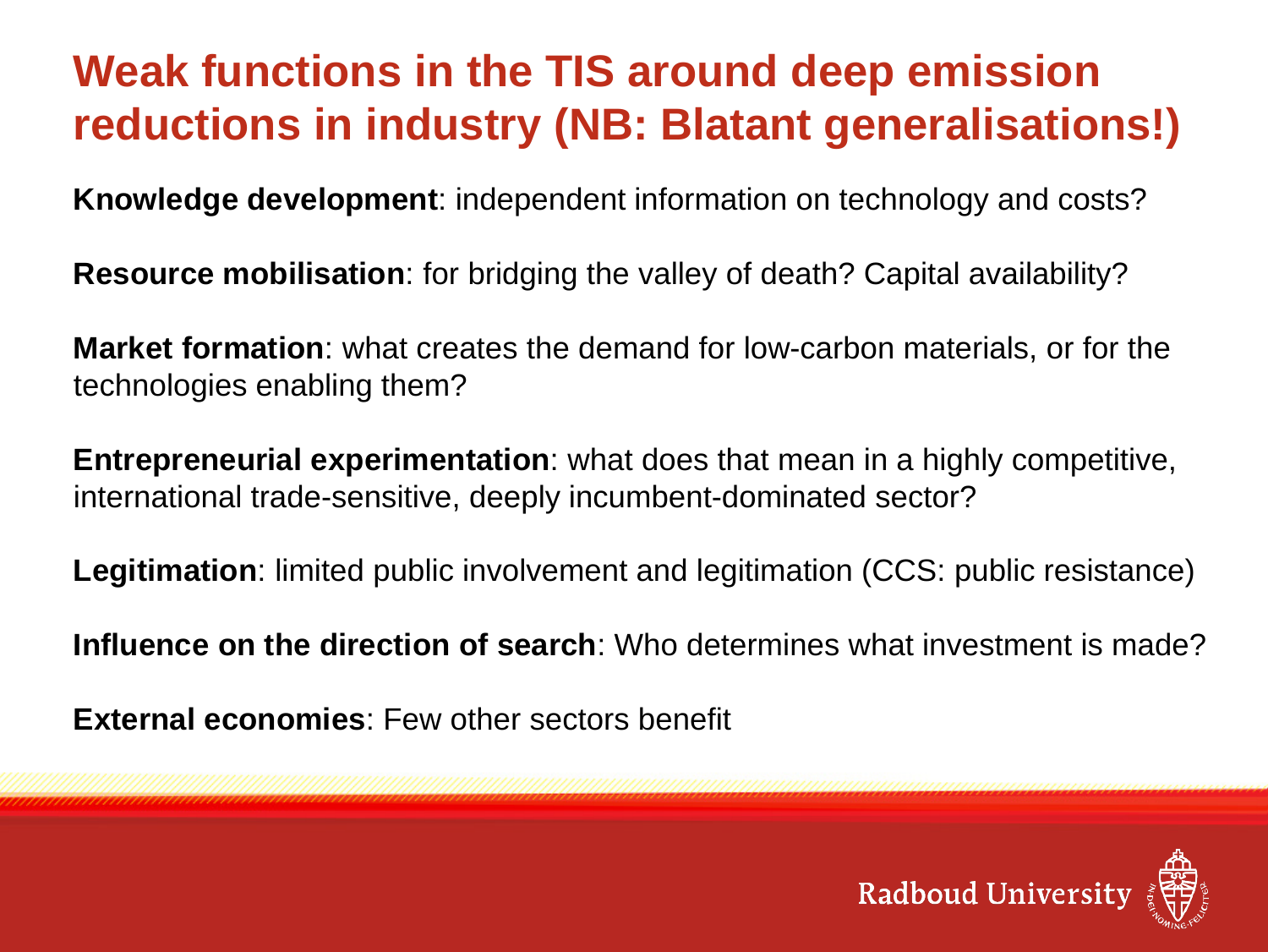## **Work plan**

*February – April, and September 2017 onwards* Zahra Janipour (PhD candidate RU): focus on steel, cement and chemical industry

#### *March – July 2017:*

Floris Swennenhuis (student chemistry, management and innovation at DIW/RU): focus on chemical industry:

- 1. Current technologies in highest-emitting chemical industry sectors (probably ethylene and ammonia production – to be discussed)
- 2. Most promising technologies for deep emission reduction
- 3. Technological Innovation System analysis in Germany and potentially the Netherlands; potentially comparative
- 4. Characterise the potential discrepancy between lower-carbon (near-term, shallow, incremental) innovations and low-carbon (longer-term, deep, radical) innovations